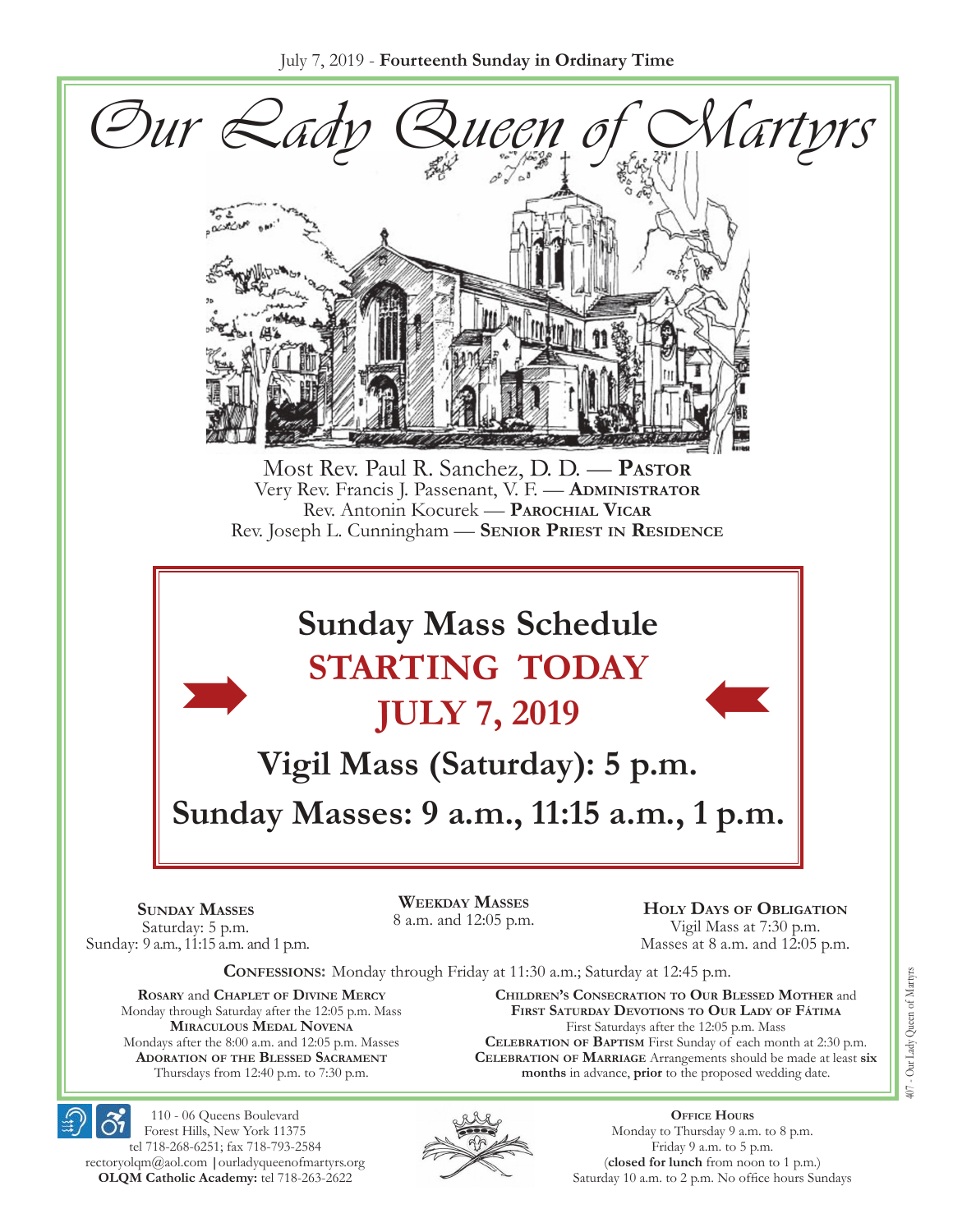#### **Our Lady Queen of Martyrs** - Forest Hills, New York

#### **Masses for the Week**

*Saturday, July 6* **Saint Maria Goretti 8 a.m.** Souls in Purgatory **12:05 p.m***.* Patrick J. Flannery **5 p.m.** Cesar Cardona

*Sunday, July 7* **9 a.m. Family Mass celebrated for the parishioners of Our Lady Queen of Martyrs** *Children's Liturgy of the Word* 

> *Monday, July 8* **8 a.m.** Nelly Campos **12:05 p.m.** Roland Moise

*Tuesday, July 9* **Saint Augustine Zhao Rong 8 a.m.** Felice Pacchiano **12:05 p.m***.* Nicholas Miguel

*Wednesday, July 10* **8 a.m.** Marilyn Jordan **12:05 p.m.** Rev. Msgr. Joseph Funaro

*Thursday, July 11* **Saint Benedict 8 a.m.** Louis Olcese **12:05 p.m.** In Honor of St. Benito

*Friday, July 12* **8 a.m.** Ellen Ranier **12:05 p.m***.* Richard H. Griffin

*Saturday, July 13* **Saint Henry 8 a.m.** Souls in Purgatory **12:05 p.m***.* Maria Conlago **5 p.m.** Victor Maldonado

# **Remember Our Sick**

Blanche Aeppli, Svetiana Abramova, Augusto F. Alvarez, Daniel Alvarez, Aldo Arcomano, Alexander Berardino, Mark Bradley, Taylor A. Calder, Luis Fernando Cardenas, Augustine Cisneros, Maria Comacho, Mary Ann Cornell, Irene Cucurella, Tracy Cuva, Joan Donnelly, Norman Doucette, Baby Luka Dudashvili, Lidia Flores, Daniel Garcia Sr., Anne Gorin, Stephanie Feldman, Alice Fromer, Gaye Fruscione, Pat Gmerek, Alex Guttierez, Ann Harding, Sean Harrison, Robert Heyer, René Hojilla, Henry Johnson, Lynne Keeley, Jacqueline Lisandrelli, Carmen Leon Marin, Liz Maryon, Artur Mavashev, Louie Mavashev, Marina Mavashev, Veronica Nissan, Maria Ojeda, Richard O'Keeffe, Connie Panaralla, Clara Patoff, Grace Plank, Maureen Piatt, Nancy Piotrowski, Veronica Pulanski, Nora Radocea, Scott Salbo, Dr. Anthony Sarro, Scaturro family, Steven Strumpf, John Taddeo, Chris Townley, Maria Viesta, Gail Whelan, Brittany Zaita—**and all parishioners currently in nursing homes, hospitals or confined to their homes**

# **Main Events of the Week**

*Sunday, July 7* **2:30 p.m.,** *church:* **Baptisms**

*Wednesday, July 10* **10:15 a.m.,** *nursing home:*  **Fairview Nursing Home Mass**

*Thursday, July 11*

**After 12:05 p.m. Mass,** *church:*  **Exposition and Adoration of the Blessed Sacrament**

**7:30 p.m.** *church:* **Benediction**

*Friday, June 12* **7:30 p.m.,** *rectory (enter through glass door off 72nd Road):* **Charismatic Prayer Group meeting**

*Rectory = main meeting room (lower level)*

#### *Summertime Fun!*

**Parish Potluck Luncheon Sunday, July 21 – starting at 2:30 p.m.**  Organized by OLQM Pastoral Care

*Sign-up form on page 4!*

# **Remember Our Deceased**

Luciano Abes Jennifer Alex-Hamah Rev. Robert Blauvelt Rev. Michael Carrano

Dorothy Dolan Francis Keany Veronica Lizzul Miguelida Manago Terrado

#### **We pray for the men and women of our Armed Forces serving in the U.S. and abroad**

Eric Böhm, Sergio Borrero, Thaddeus Buenaventura, Ricardo Cantillo, Bobby DiTroia, Armando Fellin, Andrew Gonzalez, A. Jay James, William (Will) Klos, Michael Le Floch, Louis Mannino, Jean-Marc Moïse, Brian Quinn, Justin Pabse, Adam Rearick, Rodney Ross, McNeely Royal, Victoria Tissler-Bacca, Charles Torres, Jose J. Vaz, Mollie Rae Whitley, William Youssef, Phillip Whitley, Jeff Zabala. **Please pray for all who risk their lives for our safety, including police, fire, corrections and military personnel.**

407 - Our Lady Queen of Martyrs Our Lady  $\overline{407}$  .

WELCOME! Sound-enhancing assistive listening device is available if you have trouble hearing during Mass. Please visit the sacristy for information. If a disability makes it difficult for you to fully participate at Mass or other activities of our parish, email our **Parish Advocate for Persons with Disabilities**, Karen Mongiello, at [disabilities.olqm@gmail.com,](mailto:disabilities.olqm@gmail.com) to make your special needs known.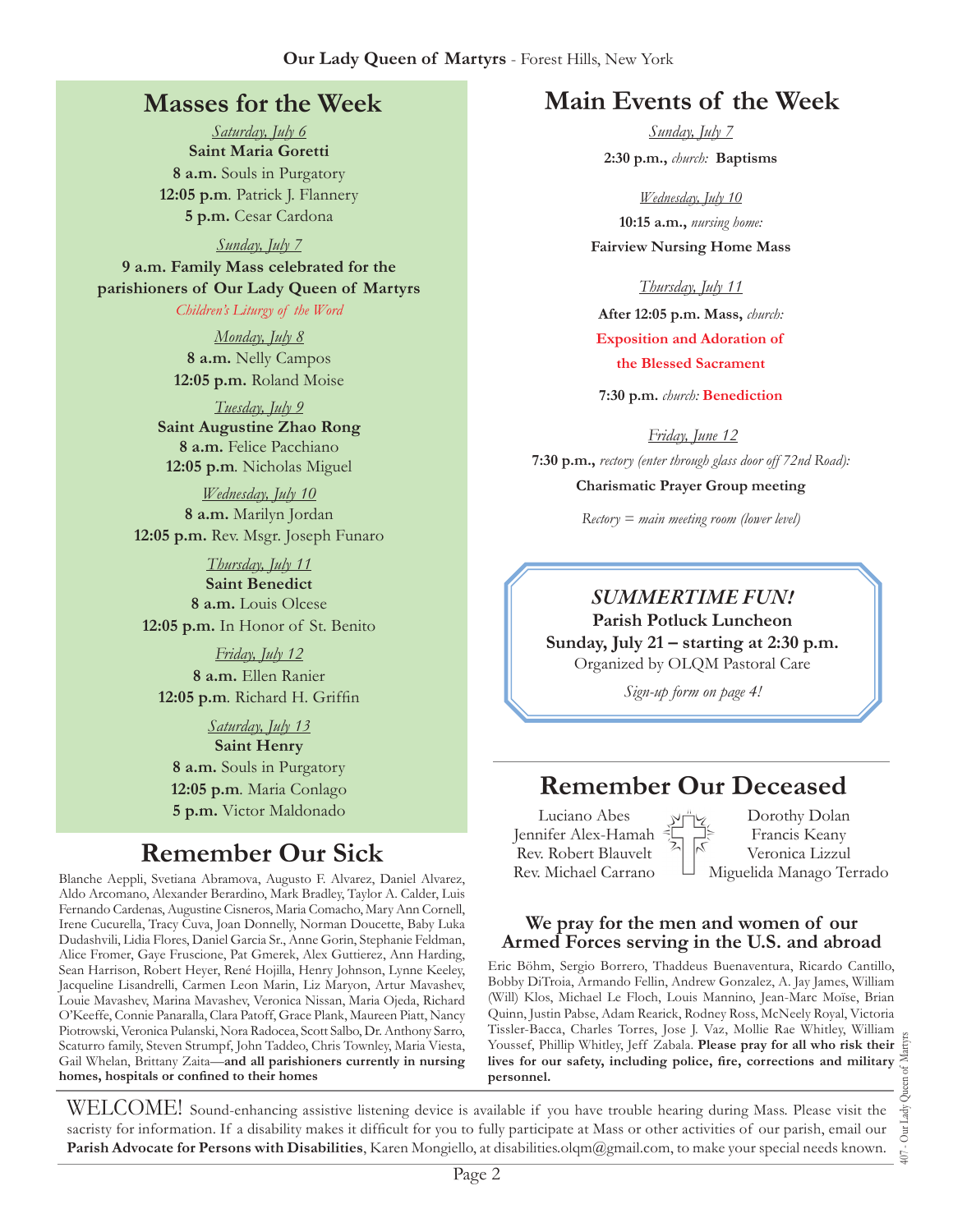# **Sunday Mass Assignments Order of Mass**

SATURDAY, JULY 6

*5 p.m.* 

*Celebrant:* Father Cunningham *Lectors:* Belinda Kotin, Bettyanne McDonough *Leader of Song:* Jennifer Gliere *EMHCs:* Sandy Singh, Kathy Scapp, Mark Scapp

#### **Sunday, July 7**

*9 a.m.* 

*Celebrant:* Father Passenant *Lectors:* Alejandra Caycedo, Aldison Andrade *Leader of Song:* Paula Rocheleau Hernández

*Children's Liturgy of the Word:* Carla Christian

*EMHCs:* Margarita Forero, Gina Warshaw, Therese Michael

#### *11:15 a.m.*

*Celebrant:* Bishop Sanchez *Lectors:* Victoria Moore, Irma Cruso *Leader of Song:* Paula Rocheleau Hernández *EMHCs:* Bill McGeveran, Joe Cardenas, Alicia Cardenas

#### *1 p.m.*

*Celebrant:* Father Cunningham *Lectors:* Maria O'Brien, Joanie Molina *Leader of Song:* Jennifer Gliere *EMHCs:* Bettyanne McDonough, Eddy Eng, Beth Barretto *Members of the Altar Server Society at all Sunday Masses*

**Thank you to all those who serve as ushers**

**Fourteenth Sunday of Ordinary Time**

*Cycle C* **Entrance** *Missal #195—*"Praise to the Lord"

**Mass Parts** Mass of Angels and Saints *(Janco)*

**First Reading** *Missal pg. 187—*Isaiah 66:10-14c

**Responsorial Psalm**—Missal pg. 187

**Second Reading** *Missal pgs. 187-188—*Galatians 6:14-18

**Gospel** *Missal pg. 188—*Luke 10:1-12, 17-20

**Homily**

**Offertory** *Missal #460—*"Come to Me"

**Communion** Organ Meditation *Missal #338—*"Behold the Lamb"

**Closing Hymn** *Missal #385*—"City of God"

#### **Second Collections**

›› Today's second collection is for maintenance of the church grounds.

›› Sunday, July 14, the second collection will be for Parish Youth programs.

›› Please use the blue envelope at any time to contribute to the Parish Endowment Fund or, at our Parish Giving portal, select Blue Envelope from the pull-down menu. More at ourladyqueenofmartyrs.org/blue-envelope.



Make sure to adjust your Sunday morning calendars to these new Sunday Mass times!

Saturday Vigil Mass remains at 5 pm Sunday Masses now at  $9 \text{ am}, 11:15 \text{ am} \& 1 \text{ pm}$ 

Weekday Mass times are still at 8 am & 12:05 pm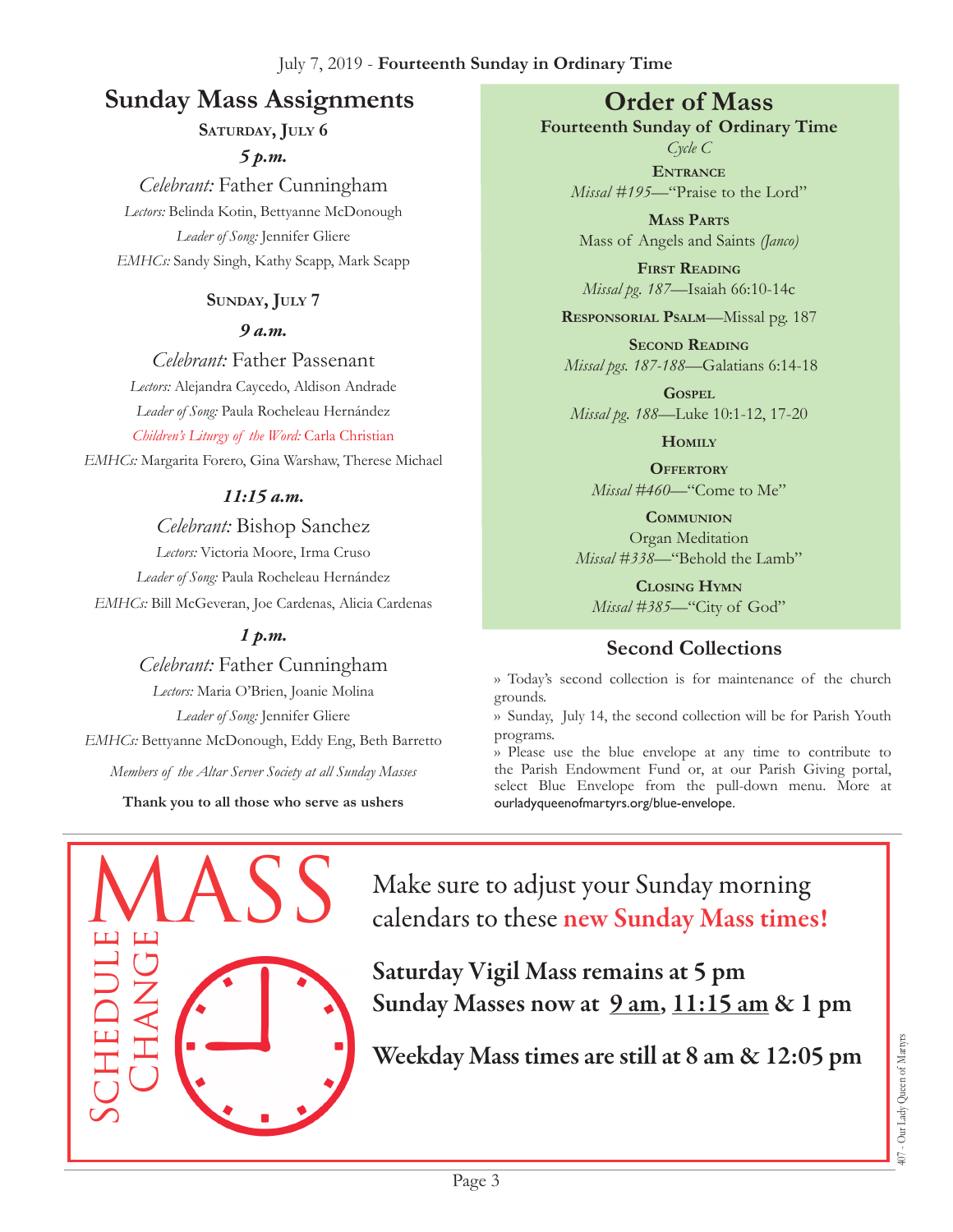

Faith & Good Works is the name of this year's diocesan appeal. This appeal supports the daily work of the Catholic church throughout Brooklyn and Queens in ways no one parish can accomplish alone. Catholic Charities; Hospital, College, and Prison Chaplains; Diocesan Vocations Office; Catholic Migration Services; Office of Faith Formation; Futures in Education Scholarship Foundation—all these programs rely on our Annual Catholic Appeal support. If you have not yet made a gift or pledge, you are welcome to contribute.

It's as easy as . . .

- 1. Using one of the special Annual Catholic Appeal gift envelopes you'll find near the church doors
- 2. Making a pledge from your phone by texting "ACA" to 917-336-1255
- 3. Donating online at:

#### **<www.catholicfoundationbq.org/annual>-catholic-appeal**

*Reminder*: Please do not use the Parish Giving service on our church website, which is solely for online giving to Our Lady Queen of Martyrs parish and does not count toward the diocese-wide appeal. Remain assured gifts to the ACA can only be used to support the Catholic service-oriented organizations listed. Thank you.

**pot\*luck**

/noun/ **1.** meal to which everyone who is invited brings food to share; **2.** meal for a guest that is prepared from whatever is available; 3. OLQM tradition every July!

# July 27 to August 4: St. John Vianney Novena

Each year leading up to the Feast Day of Saint John Vianney on August 4, we ask for the intercession of the patron of priests to bless our diocese with good parish priests. We call on all of you to lend spiritual help and encouragement to the young people of our parish considering a priestly or religious vocation. If you think God is calling you to serve the Church as a priest, deacon, sister or brother, you are invited to speak with one of our parish priests or to call the Diocese of Brooklyn/Queens **Vocation Office** at 718-827-2454.

# **Sign up today**

If it's July (not June or August) it must be time for our summer potluck luncheon. The Golden Rule of the church potluck is to share our abundance. Bring enough food to feed several friends and the guest who comes empty-handed.

#### Entry fee is \$10 or a dish to feed 6 to 8 people.

Use this form to let us know you are joining us and what you'll bring. Return it to the rectory or email Pastoral Care at the email listed on the facing page. Then come for lunch on

| Sunday, July 21 at 2:30 p.m. (after the last Mass). We'll gather<br>in the air-conditioned rectory basement meeting room.<br>Name:<br><u> 1989 - Johann Barbara, martxa alemaniar a</u>                                        | <b>ANNUAL PARISH</b><br><b>POTLUCK</b><br><b>LUNCHEON</b>        |
|--------------------------------------------------------------------------------------------------------------------------------------------------------------------------------------------------------------------------------|------------------------------------------------------------------|
| Phone: New York Changes and Changes and Changes and Changes and Changes and Changes and Changes and Changes and Changes and Changes and Changes and Changes and Changes and Changes and Changes and Changes and Changes and Ch | Bring a dish to feed 6-8 friends!                                |
| Email: 2008. 2009. 2009. 2009. 2009. 2010. 2010. 2012. 2013. 2014. 2015. 2016. 2017. 2017. 2017. 2017. 2017. 20                                                                                                                | <b>SUNDAY JULY 21</b><br>of Martyrs<br><b>STARTING AT 2:30PM</b> |
| Appetizer                                                                                                                                                                                                                      | Sign up sheet in next week's<br>bulletin!                        |
|                                                                                                                                                                                                                                | <sup>r</sup> Queen<br>Ър                                         |
| Side or Dessert and the contract of the contract of the contract of the contract of the contract of the contract of the contract of the contract of the contract of the contract of the contract of the contract of the contra | Our L<br>ি                                                       |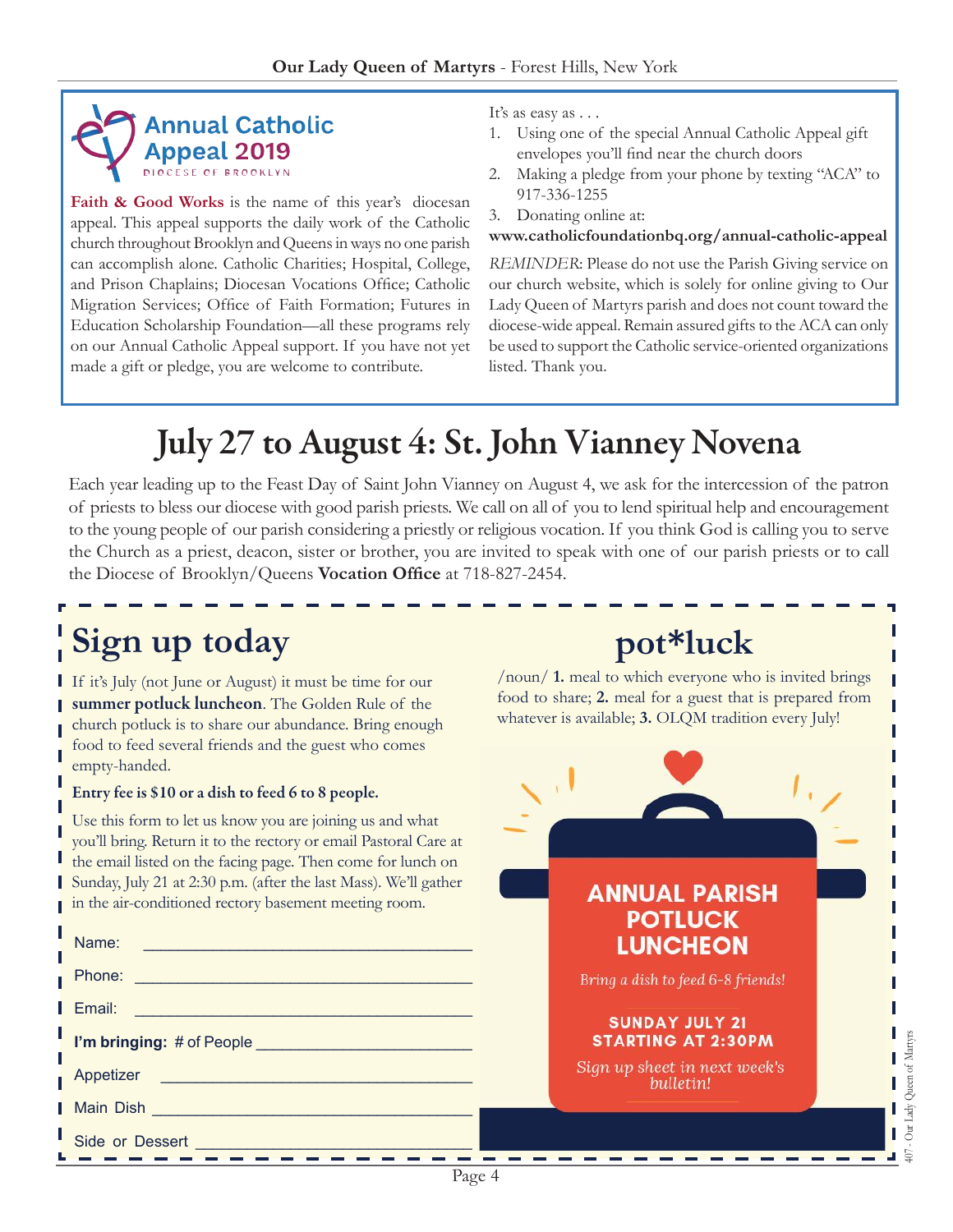

**Encounter the Sacred**

Eucharistic Adoration every Thursday after 12:05 p.m. Mass

#### **RCIA Invitation**

If you know someone age 18 and older who desires to become a Catholic, it would be our privilege to help them become fully initiated into the Catholic Church. Contact Veronica McCarthy at 718-268-6251, ext. 27, or email olqmrcia[@gmail.com](mailto:rectoryolqm@aol.com) for questions about RCIA at Our Lady Queen of Martyrs.

#### **OLQM Single Adults Group News**

For the months of July and August the group's meetings move to Thursday evenings! The next meeting is July 18 at 7 p.m. in the rectory basement main meeting room. (We will go back to Saturday afternoon meetings in the fall. ) New members always welcome. For more information about planned activities, call the group hotline at **718-361-3201.**

# **Special Request**

Please do not leave religious mass-mailing items in the back of the church or the pamphlet stands. If these items are unwanted by the recipient, they can be respectfully disposed of in your home. Thank you.

# **Summer Repairs 2019**

The second collection last Sunday (June 30) was for summer repairs. These funds will be applied to the work scheduled to begin the third week of July, when we undertake major cement repair to the obvious areas on the church grounds between the convent and the rectory. The 72nd Road Project, also on our radar and which is a promise made in our Generations of Faith (GOF) campaign, should also be completed by end of summer. Thank you for your continued support.

#### **Weekly Collections**

Because of the bulletin's early close before the Fourth of July holiday, the collection figures for Sunday, June 30 were not available. The collection figures will appear in a future bulletin.

# **OLQM Summer Calendar**

*Check the bulletin weekly for updates.*

**Weekend July 6/7 NEW SUNDAY Mass Schedule**, *5 p.m. (Sat.), 9 a.m., 11:15 a.m. & 1 p.m.* 

**Sunday July 21: Potluck Luncheon Hosted by Pastoral Care**, *2:30 p.m., rectory meeting room*

**Saturday July 27: St. John Vianney Novena Begins**, *12:05 p.m. Mass*

- **Sunday August 4: St. John Vianney Feast Day**, *11:15 a.m. Mass celebrated by newly ordained priest*
- **Wednesday August 14: Vigil Mass for the Assumption, 6th Anniversary Msgr. Joseph Funaro**, *7:30 p.m.*
- **Thursday August 15: Assumption of the Blessed Virgin Mary (HDO)**, *Masses at 8 a.m. & 12:05 p.m. (Blessing with Seawater)*
- **Weekend August 24**–**25: Summer Missionary**, *all Masses*

**Wednesday September 11: Commemoration of 9/11/01 (18th Anniversary)**, *Masses at 8 a.m. & 12:05 p.m.*

- **Sunday September 15: Parish Feast Day,** *Special Mass at 11:15 a.m.*
- **Sunday September 15: St. Lorenzo Ruiz Mass followed by Social**, *1 p.m.*

**Saturday September 21: Mass in Honor of Korean Martyrs**, *12:05 p.m.*

# **Contact Us**

#### **By Email** Rectory Office:

**rectoryolqm@aol.com** Pastor's Office:

pastorolqm@aol.com Administrator's Office: admn.olqm@yahoo.com

Bulletin Subjects: olqmcomm@aol.com

OLQM Catholic Academy info@olqmca.org

Pastoral Care Office: dfport@gmail.com

Religious Education Office: olqmreled@gmail.com

RCIA Office: [olqmrcia@gmail.com](mailto:olqmrcia@gmail.com)

Deacon Greg Kandra: dcngreg@gmail.com

Disabilities Advocate: [disabilities.olqm@gmail.com](mailto:disabilities.olqm@gmail.com) **By Telephone** Rectory Office: **718-268-6251**

**Emergency** (last rites) 718-810-9788 (*after office hours)*

OLQM Catholic Academy: 718-263-2622

Religious Education Office: 718-263-0907

RCIA Office: 718-268-6251, ext. 27

OLQM Charity Outreach: 718-268-6251, ext. 43

#### **Online** Website:

www.ourladyqueenofmartyrs.org

Facebook, Twitter and Instagram: @OLQMChurch

OLQM Catholic Academy: <www.olqmca.org>